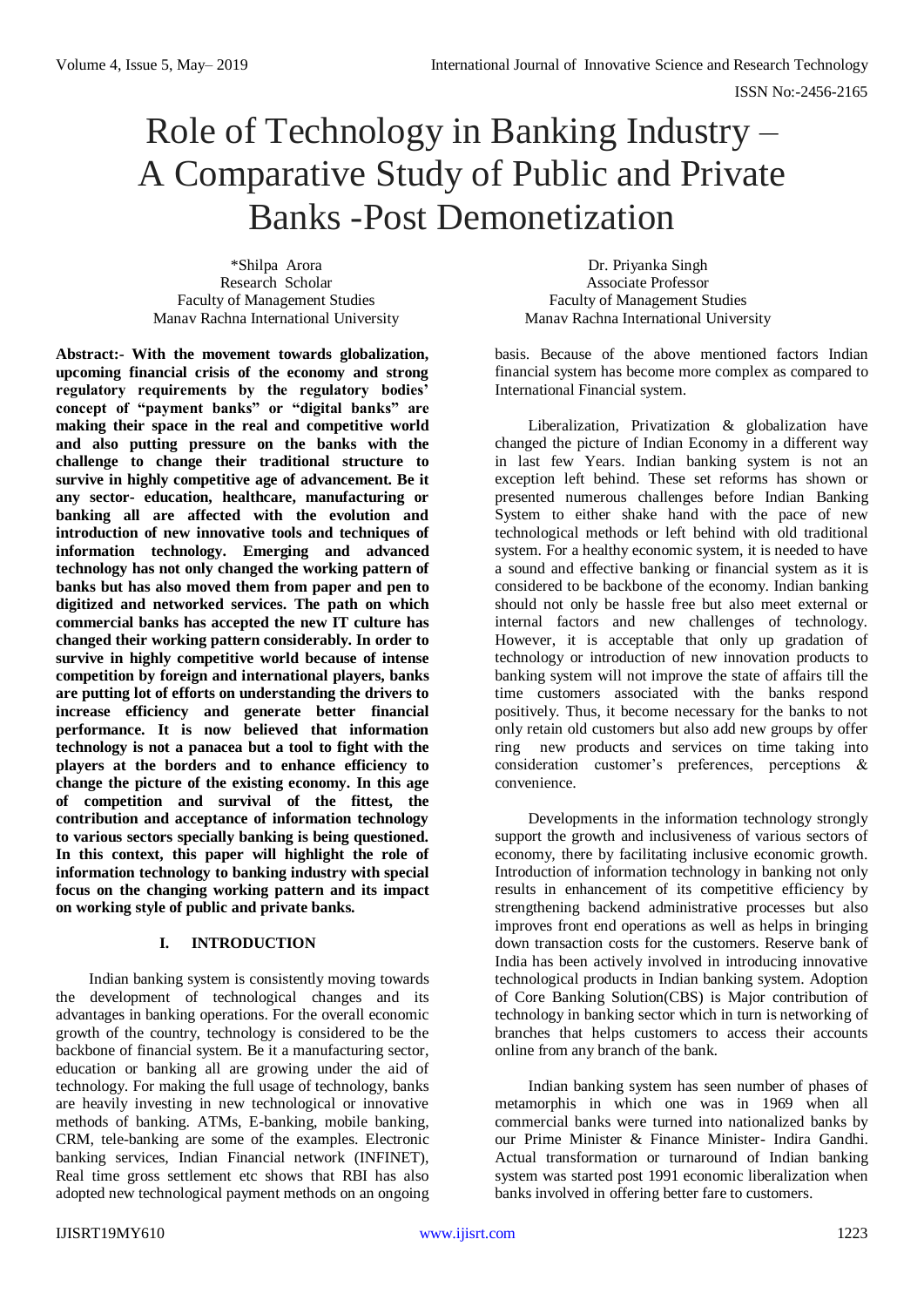#### ISSN No:-2456-2165

# **II. OBJECTIVES OF THE STUDY**

- $\triangleright$  To study the impact of technological improvements in banking sector.
- $\triangleright$  To study impact of demonetization in banking sector.
- $\triangleright$  To study growth of banking sector from traditional style to modern approach.

# **III. RESEARCH METHODOLOGY**

The present study aims to capture the change in the usage of technology in the banking sector that has taken place after demonetization. The usage of the technology by both, banks and the customers has increased many-fold since the declaration of demonetization. Not much research has been done on the topic and it is still awaited to be seen as how the whole thing turns out to be. The data has been collected majorly from the news source because of dearth of research and the recency of the event. For this Research data and information has also been collected from Books, Magazines, Newspapers, Research Articles, Research Journals, RBI Report, and Internet.

# **IV. BANKING INNOVATIONS**

Banking sector in India has seen number of changes in last few years. Many banks have begun to take an innovative approach towards banking with an objective to satisfy their customers by offering new technological & innovative products time to time which in turn will add value to customers. Information technology plays a very vital role in turning around the picture and growth of Indian banking system. New innovations in product designing and their delivery in banking and finance industries are result of it. Information technology has not only made changes in the banking system but also offered a wide range of innovations to build up new systems that address wide range of customer needs that are beyond imagination years ago. Upcoming competition among banks and association of financial innovations with it will completely change banking philosophy. Challenging business environment within banking system will result in innovation and arrival of technological products in banking.

At present, we are at crosswords of using electronic payment system along with currency notes. New changes in the system and upcoming issue of "digital private bank" shows that financial sector is moving a step forward where it can have instruments along with liquidity and safety. Below picture will highlight advantage of technology by growth of ATMs till march 2016.

| Progress Report of installation of ATMs by Public Sector Banks For the Quarter March, 2016 |                          |                                       |                                     |                             |                           |                             |                    |
|--------------------------------------------------------------------------------------------|--------------------------|---------------------------------------|-------------------------------------|-----------------------------|---------------------------|-----------------------------|--------------------|
| S.No.                                                                                      | Name of the Bank         | Total No. of ATMs as<br>on 31.03.2015 | Total No. of<br><b>ATMs planned</b> | No. of ATMs<br>installed in | Cumulative<br>No. of ATMs | Total No. of<br>ATMs of the | % of<br>Cumulative |
|                                                                                            |                          |                                       | for installation in                 | during the                  | installed from            | Bank as on                  | Progress in the    |
|                                                                                            |                          |                                       | 2015-16                             | reporting                   | 01.04.2015 to             | 31.03.2016                  | Reporting          |
|                                                                                            |                          |                                       |                                     | quarter March.              | 31.03.2016                | $(3+6)$                     | Quarter            |
|                                                                                            |                          |                                       |                                     | 2016                        |                           |                             |                    |
| 1                                                                                          | 2                        | 3                                     | 4                                   | 5                           | 6                         | 7                           | 8                  |
|                                                                                            | 1 Allahabad Bank         | 1168                                  | 150                                 | 3                           | 44                        | 1212                        | 29.33              |
|                                                                                            | 2 Andhra Bank            | 2399                                  | 1000                                | 295                         | 1237                      | 3636                        | 123.70             |
|                                                                                            | <b>3 Bank of Baroda</b>  | 8338                                  | 1662                                | 270                         | 1772                      | 10110                       | 106.19             |
|                                                                                            | 4 Bank of India          | 6771                                  | 729                                 | 20                          | 1036                      | 7807                        | 142.11             |
|                                                                                            | 5 Bank of Maharashtra    | 1849                                  | 56                                  | 2                           | 12                        | 1861                        | 21.43              |
|                                                                                            | 6 Bhartiya Mahila Bank   | 55                                    | 110                                 | 11                          | 43                        | 98                          | 39.09              |
|                                                                                            | 7 Canara Bank            | 8533                                  | 250                                 | 260                         | 895                       | 9251                        | 358.00             |
|                                                                                            | 8 Central Bank of India  | 4835                                  | 665                                 | 114                         | 419                       | 5254                        | 63.00              |
|                                                                                            | 9 Corporation Bank       | 2933                                  | 300                                 | Ō                           | 107                       | 3040                        | 35.66              |
|                                                                                            | 10 Dena Bank             | 1482                                  | 200                                 | 5                           | $-11$                     | 1471                        | $-5.50$            |
|                                                                                            | 11 IDBI Bank             | 3000                                  | 500                                 | 85                          | 310                       | 3310                        | 62.00              |
|                                                                                            | 12 Indian Bank           | 2344                                  | 250                                 | 14                          | 440                       | 2784                        | 176.00             |
|                                                                                            | 13 Indian Overseas Bank  | 3571                                  | 400                                 | 35                          | 222                       | 3793                        | 55.50              |
|                                                                                            | 14 Oriental Bank of Com  | 2488                                  | 100                                 | 9                           | 113                       | 2566                        | 113.00             |
|                                                                                            | 15 Punjab & Sind Bank    | 1268                                  | 170                                 | 8                           | 74                        | 1341                        | 43.53              |
|                                                                                            | 16 Punjab National Bank  | 8348                                  | 1700                                | 579                         | 1115                      | 9463                        | 65.59              |
|                                                                                            | $17$ SBB & J             | 1843                                  | 100                                 | 32                          | 111                       | 1954                        | 111.00             |
|                                                                                            | 18 SBH                   | 2342                                  | 100                                 | 21                          | 38                        | 2380                        | 38.00              |
|                                                                                            | 19 State Bank of India   | 45502                                 | 4200                                | 1115                        | 4222                      | 49724                       | 101.00             |
|                                                                                            | 20 State Bank of Mysore  | 1334                                  | 170                                 | 32                          | 82                        | 1416                        | 48.24              |
|                                                                                            | 21 State Bank of Patiala | 1440                                  | 50                                  | $\overline{17}$             | 67                        | 1507                        | 134.00             |
|                                                                                            | 22 State B of Travancore | 1602                                  | 100                                 | 8                           | 105                       | 1707                        | 105.00             |
|                                                                                            | 23 Syndicate Bank        | 3427                                  | 300                                 | 59                          | 303                       | 3730                        | 101.00             |
|                                                                                            | 24 UCO Bank              | 2096                                  | 637                                 | 147                         | 468                       | 2564                        | 73.47              |
|                                                                                            | 25 Union bank of India   | 7020                                  | 1000                                | 53                          | 311                       | 6883                        | 31.10              |
|                                                                                            | 26 United Bank of India  | 1912                                  | 150                                 | 14                          | 132                       | 2044                        | 88.00              |
|                                                                                            | 27 Vijaya Bank           | 1383                                  | 200                                 | 67                          | 268                       | 1651                        | 134.00             |
|                                                                                            | Total                    | 129283                                | 15249                               | 3275                        | 13935                     | 142557                      |                    |

Fig 1

## *A. Challenges in Banking Sector:-*

Innovations and technological changes present unique opportunities and challenges in Indian banking system from time to time. Adopting new & right technology, using it in a proper way to achieve high service and efficiency standards and delivery of good returns to share holders is essential for banks to survive in today's highly competitive market. In India, huge population resides under poverty line and has no access to banking services while on the other hand there is another category who is continuously availing banking services .This gave rise to another challenge for Indian banks. Due to the existence of foreign banks in Indian market and difference in products and services offered, banks are putting emphasis on increasing the level of services offered to customers so as to meet their expectations on time.

Demographic growth of India will turn the picture of our country from populated to densely populate very soon in which there exists two different categories named rural and urban India. These two points can only be bringing together through technological advancements. Biggest & primary challenge for Indian banks is to offer wide range of products and services to every type of customer irrespective rural or urban. Now days, technology has made very easy to deliver services through networks wherein, customers can access their accounts anytime but this has converted into a challenge for banks to retain their customers and add new group of customers by offering new things on time. Even for becoming competitive and generating good revenue, it is important for banks to make their products available at all time and across the organization.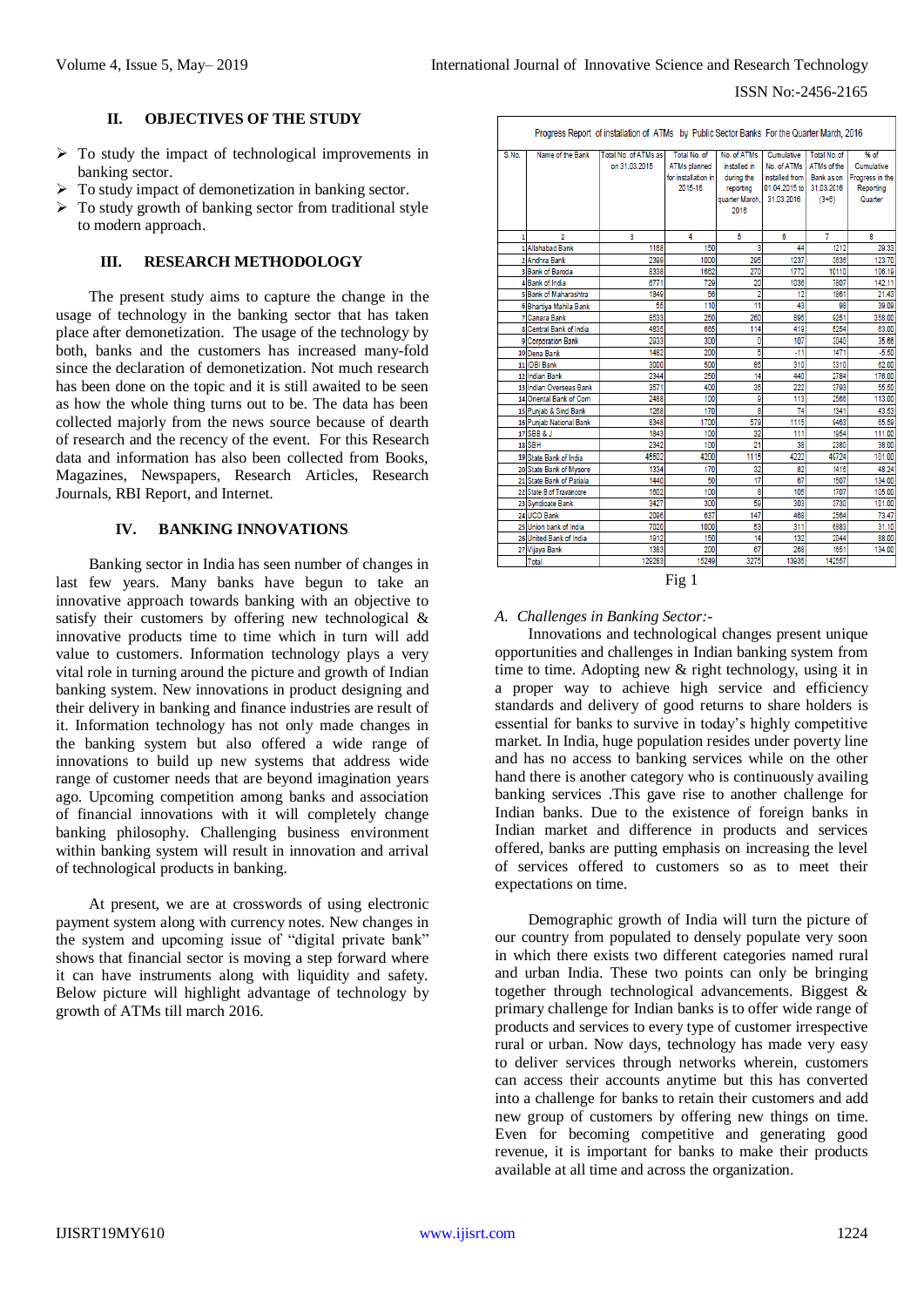Today, banks are focusing more on enhanced delivery system which in turn would transform branches, enhanced telephone services and leading edge internet banking functions that provide a positive multi-channel experience to customers. Some of the key challenges that banks are facing and coping with-

- Adjusting new and updated technological changes in a running system.
- Meeting with the increased level of expectations of customers regarding products & services.
- Online availability of information regarding account information.
- Managing diversified information system and customers.
- Challenge to cope with regulatory reforms and to maintain high quality assets.

Challenges in the banking industry are moving on at a higher speed. New innovations in respect of products and services are making system more complex for the bankers but easy for the customers. Even after putting efforts some of the people are still lagging behind in using banks services, while other class is one step ahead using mobile banking, e-banking, ATMs etc.

*B. Changed Picture of Indian Economy after Demonetization:-*

Technology has although contributed a lot to Indian economy in all the sectors. Be it a manufacturing, education or banking all are travelling in a same compartment of technology. Technological changes and innovations have provided a platform to Indian banks for better customer relationships.

Number of Global M-Payments Transactions (Billion), 2011-2015F



Indian banks are considered to be the backbone Indian economy and act as catalyst for activating and sustaining economic growth. As per the KPMG report, Banks in India are contributing thrice to economy as compared to last few years which shows that by 2020, Indian banking industry will soon become fifth largest banking industry in the world and third largest by 2025. Indian Banking industry includes

26 public, 20 private and 43 foreign banks which are in race of inculcating new technological and innovative methods in their banking system. Many Indian banks have successfully adopted Basel-II norms while few others have also met Basel-III norms.

Though Demonetization is a good step to be taken against corruption by our Prime Minister but on the other hand, it is putting impact on the country's economic growth in a short term. According to one of the reputed Research Company Ambit, it was estimated that GDP growth will be 7.3% by FY18 but after listing out facts and figures it was revised to 5.8%. Impact has not only pressurized people to stand in queue to get money but also put hurdles in the growth of many industries. E-commerce is totally under the negative impact of demonetization. 70% online shoppers in India believe on "cash on delivery" policy which makes companies to build good relations with the customers. But due to demonetization or in short cash crunch business of most of the companies show a negative growth in last few years. On the other hand, some companies are enjoying full advantage of demonetization as their growth exceeded to twice what it was earlier for an example –Paytm. If we take this step in a positive way then it will change our economy from cash to cashless economy. Vision was to encourage cashless transactions and online payments so that there will be tremendous growth seen in next few years. Cash on delivery transactions includes overhead costs too which will be reduced once people start moving towards online payments. The prime objective of demonetization is to make Indian economy stronger and also to eliminate parallel cash economy which is uncounted and tax free. Though it is well understood that in short term it will hamper our growth and GDP but may lay down good examples in future. For the companies like Amazon having online digital systems it will take time to adjust with the normal situation but soon it will show steadily growth in their sales operations.

This masterstroke of our Prime Minister has some advantages and disadvantages on Indian economy. When it was announced people were in shock as higher currency value notes have to be removed from economy in a single shot which are utilized for corrupt deals in the country. It was an alarm for the people those are involved in holding the high denomination currency for a longer period and utilizing it for wrong purposes. Demonetization is not new for our country as it was already in system in 1938, repeated again in 1954. It is seen that common public and bankers are primary ones who are affected with this decision but it is believed that this step will surely have a positive long lasting impact on Indian economy in coming years which will be praised by general public.

Every big change comes up with some good or bad impact sooner or later. Demonetization has also come up with some pros and cons:-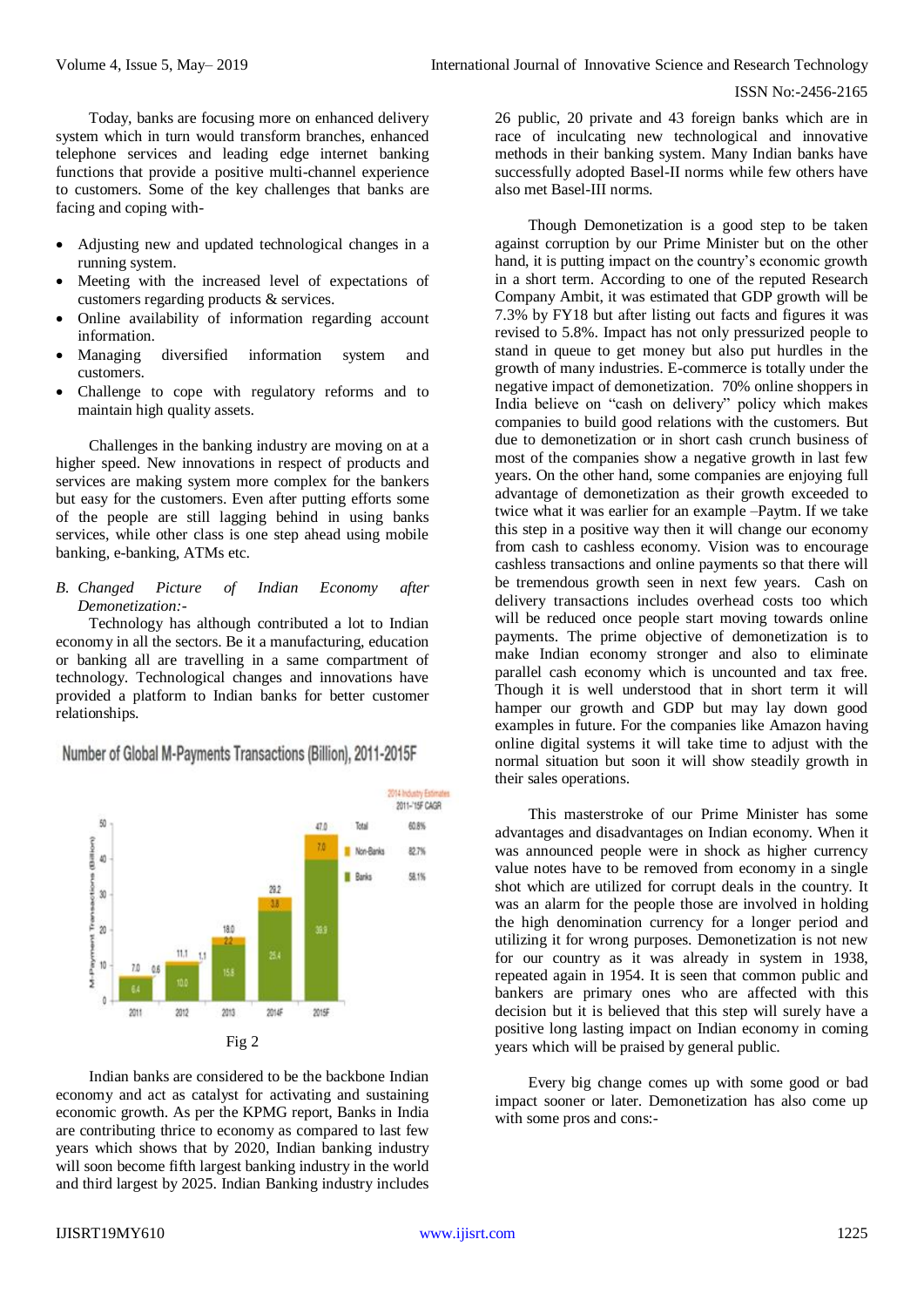ISSN No:-2456-2165

#### *Pros:-*

First and the foremost advantage of this step are to catch people holding black money and using it for corrupt practices. It is seen that high denomination currency notes were kept aside by some of the majority and used further for corrupt deals in the country. Demonetization of higher currency notes pressurize them either to dump their illegal money or to put them or exchange them in banks as they will be penalized or asked questions by prosecuted authorities about huge amount of money.

Secondly, smuggling and dealings of arms will be strictly close as money transactions will be recorded for them.

Thirdly, banking system will be boost up as 7 to 8 crore people approximately will be added to the branches and their white money will be known to the government.

Fourth, society will move to credit access and financial inclusion and put a step towards cashless which will show a growth in economy.

Fifth, it will minimize the risk of holding cash as soft money is easy to handle than hard money. Every single in the system is a liability for government, this step will also reduce government liability as people will avoid disclosing cash which they hiding before.

Sixth, reduce in tax avoidance.

Thus, we can conclude that changes are not only for putting hurdles in the growth but some are for betterment. Sometimes, initial stages are little difficult to pass on but as when results come up it becomes more smooth for the people associated with it.

### *Cons:-*

Negative aspect of demonetization can easily be seen by the pressure on the retail companies and e-commerce companies facing tremendous fall in their growth in last few days.

Firstly, liquidity squeeze caused by this step named as demonetization has a negative impact on various sectors involved in high level cash transactions.

Secondly, segments like jewellery, luxury, Real estate, retailing & restaurants etc are facing short term instability because most of the transactions are in cash.

Though , this step is made to fight against corruption but it is not possible that in few days or months the problem which has its deep roots in the system will be eradicated from the system.

# **V. CONCLUSION**

Demonetization have brought a significant change in Indian economic scenario. Currently the rapidly growing Indian economy is facing a number of challenges and introduction and implementation of demonetization have created a range of new problems and opportunities in the banking sector. However Indian banking system have adopted and started utilizing the recent advances of technology long back with the beginning of this millennium, but the current trends and dynamic banking scenario have a lot to adopt from the forthcoming changes that are due to take place because of demonetization. It is evident that in recent times, due to demonetization the different digital payment platforms have experienced a multifold growth in their business; simultaneously the banks have become more gullible to witness the cyber crimes. Now Banks have to adopt the new technology and they have to make their customer more aware. The aware customer will be less vulnerable to cyber crimes. Apart from that Banks have to illustrate its users that how they are using the digital platforms for their e-payments (For example; it should be told to all the users and customers that they should only perform their online transactions using those websites that starts with 'http//).

The banking system in rural areas should be more equipped and responsive towards the problems and issues of their customers. Most of the population in India is under poverty line and have no access to bank accounts. To make them aware with the advantages of technology and its use in banking is a big challenge. Demonetization will only bring change in the society when people are aware of its pros. NO wonder that banking up gradation in rural areas will take another few years to become digital and cashless but yes this step will force people to move a step further towards dream of making Indian society as cashless society.

Technology has provided us number of innovative tools & products but to put them in a right order will bring change in the picture of our country. Rome was not built in one day like as demonetization will not show its long lasting positive impact in one day, it will slowly put hurdles in the growth but soon when economy is adapted to changes and everything is stable it will show a remarkable growth in the economic growth of our country.

## **ACKNOWLEDGEMENT**

I would like to take this opportunity to thank my guide (Dr. Priyanka Singh) for her support & exemplary guidance, feedback and constant motivation throughout the research. Her knowledge regarding updated step of demonetization helped me to add some key points in the research.. Her criticism kept me motivating to make my research more effective and beneficial. Working under her guidance was really grateful. I would also like to give my sincere gratitude to my Dean (Dr. Chavi.B.Sharma) for her support & guidance.